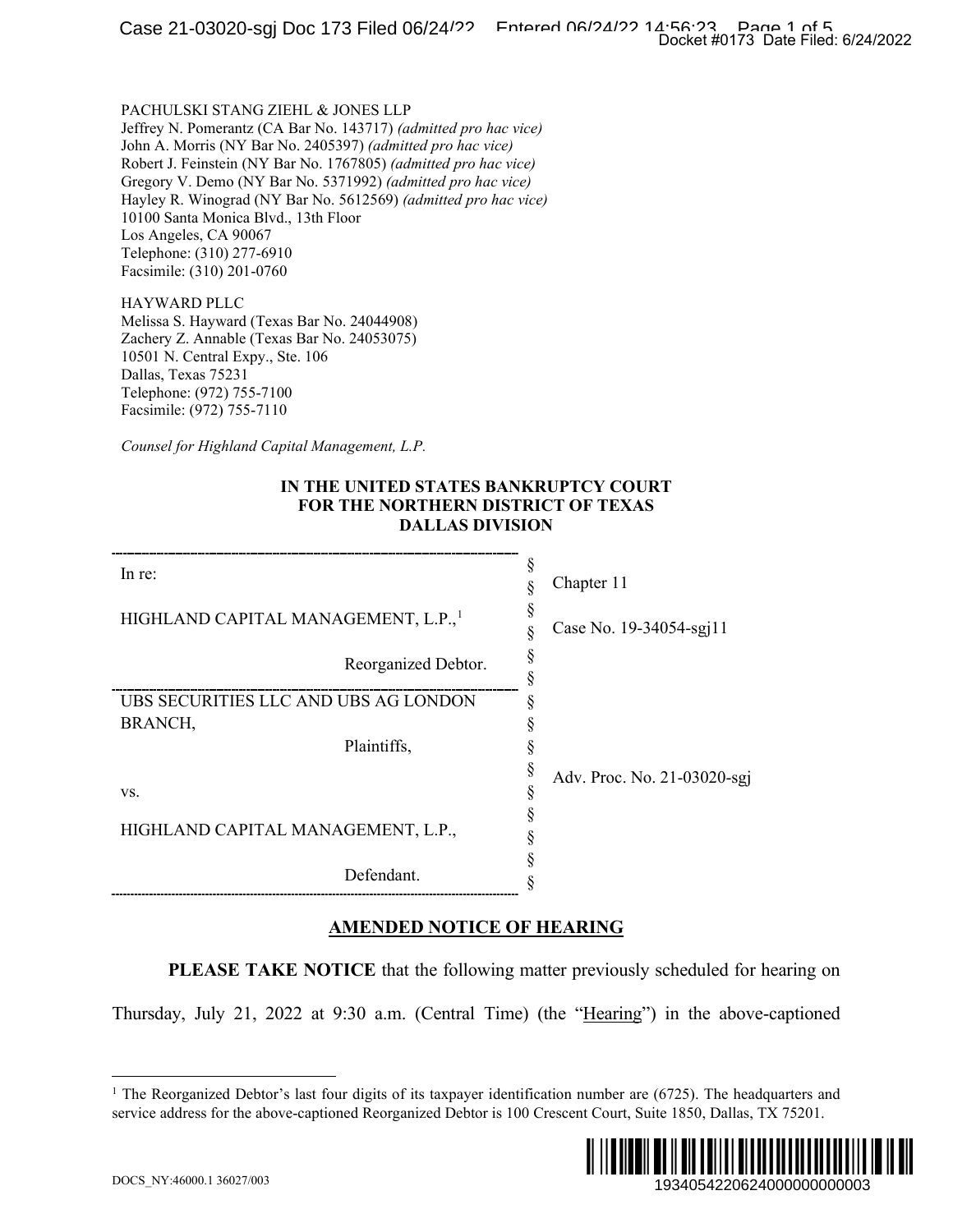adversary proceeding (the "Adversary Proceeding") has been rescheduled for **Monday, August 8, 2022 at 9:30 a.m. (Central Time)**:

1. *Highland Capital Management, L.P.'s Motion to Withdraw Its Answer and Consent to Judgment for Permanent Injunctive Relief* [Docket No. 169] (the "Motion").

The Hearing on the Motion will be held via WebEx videoconference before The Honorable Stacey G. C. Jernigan, United States Bankruptcy Judge. The WebEx video participation/attendance link for the Hearing is: [https://uscourts.webex.com/meet/jerniga.](https://uscourts.webex.com/meet/jerniga)

A copy of the WebEx Hearing Instructions for the Hearing is attached hereto as **Exhibit A**; alternatively, the WebEx Hearing Instructions for the Hearing may be obtained from Judge Jernigan's hearing/calendar site at: [https://www.txnb.uscourts.gov/judges-info/hearing](https://www.txnb.uscourts.gov/judges-info/hearing-dates/judgejernigans-hearing-dates)[dates/judgejernigans-hearing-dates.](https://www.txnb.uscourts.gov/judges-info/hearing-dates/judgejernigans-hearing-dates)

*[Remainder of Page Intentionally Left Blank]*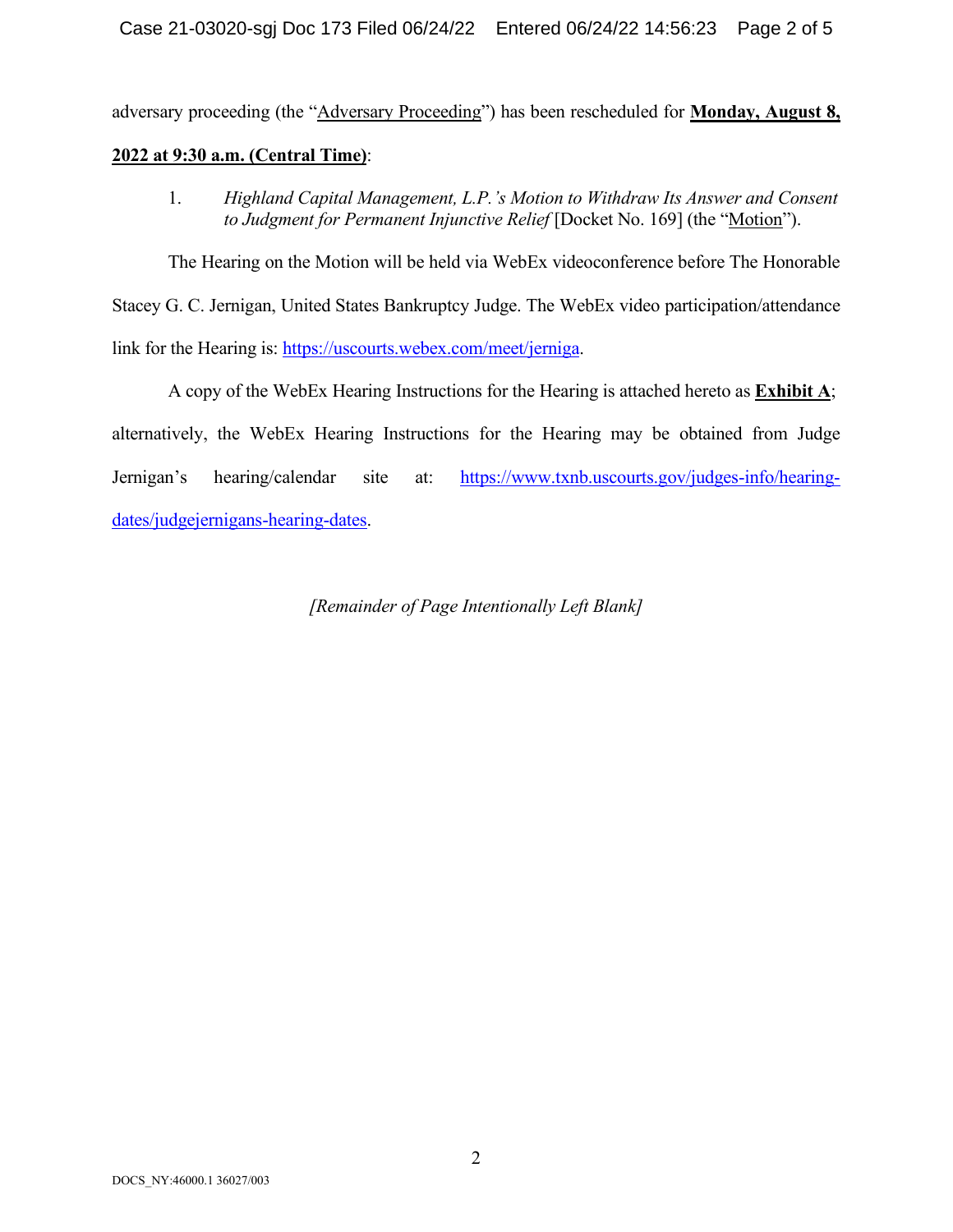#### Dated: June 24, 2022. **PACHULSKI STANG ZIEHL & JONES LLP**

Jeffrey N. Pomerantz (CA Bar No. 143717) John A. Morris (NY Bar No. 2405397) Robert J. Feinstein (NY Bar No. 1767805) Gregory V. Demo (NY Bar No. 5371992) Hayley R. Winograd (NY Bar No. 5612569) 10100 Santa Monica Blvd., 13th Floor Los Angeles, CA 90067 Telephone: (310) 277-6910 Facsimile: (310) 201-0760 Email: jpomerantz@pszjlaw.com jmorris@pszjlaw.com rfeinstein@pszjlaw.com gdemo@pszjlaw.com hwinograd@pszjlaw.com

-and-

#### **HAYWARD PLLC**

*/s/ Zachery Z. Annable* Melissa S. Hayward Texas Bar No. 24044908 MHayward@HaywardFirm.com Zachery Z. Annable Texas Bar No. 24053075 ZAnnable@HaywardFirm.com 10501 N. Central Expy, Ste. 106 Dallas, Texas 75231 Tel: (972) 755-7100 Fax: (972) 755-7110

*Counsel for Highland Capital Management, L.P.*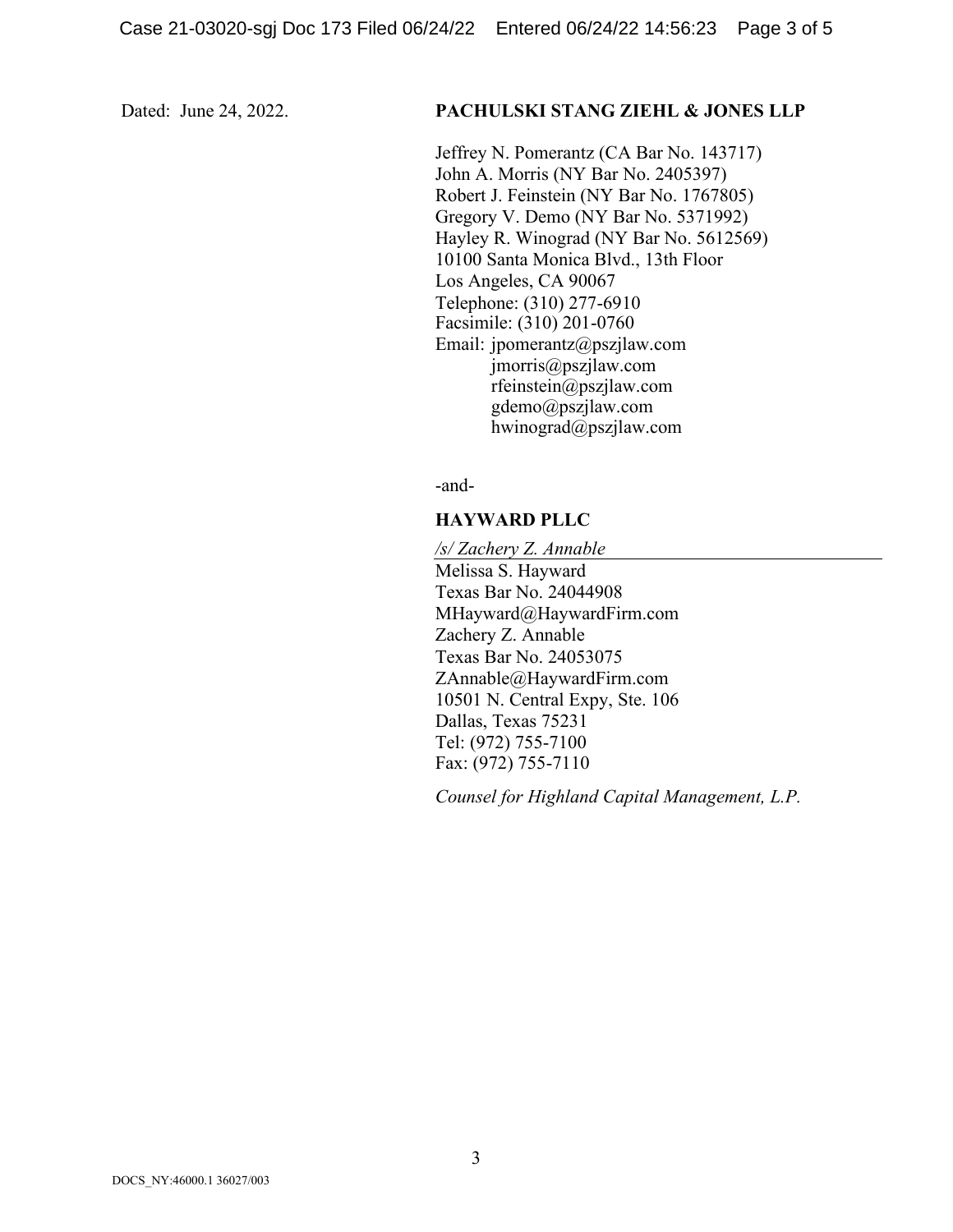# **EXHIBIT A**